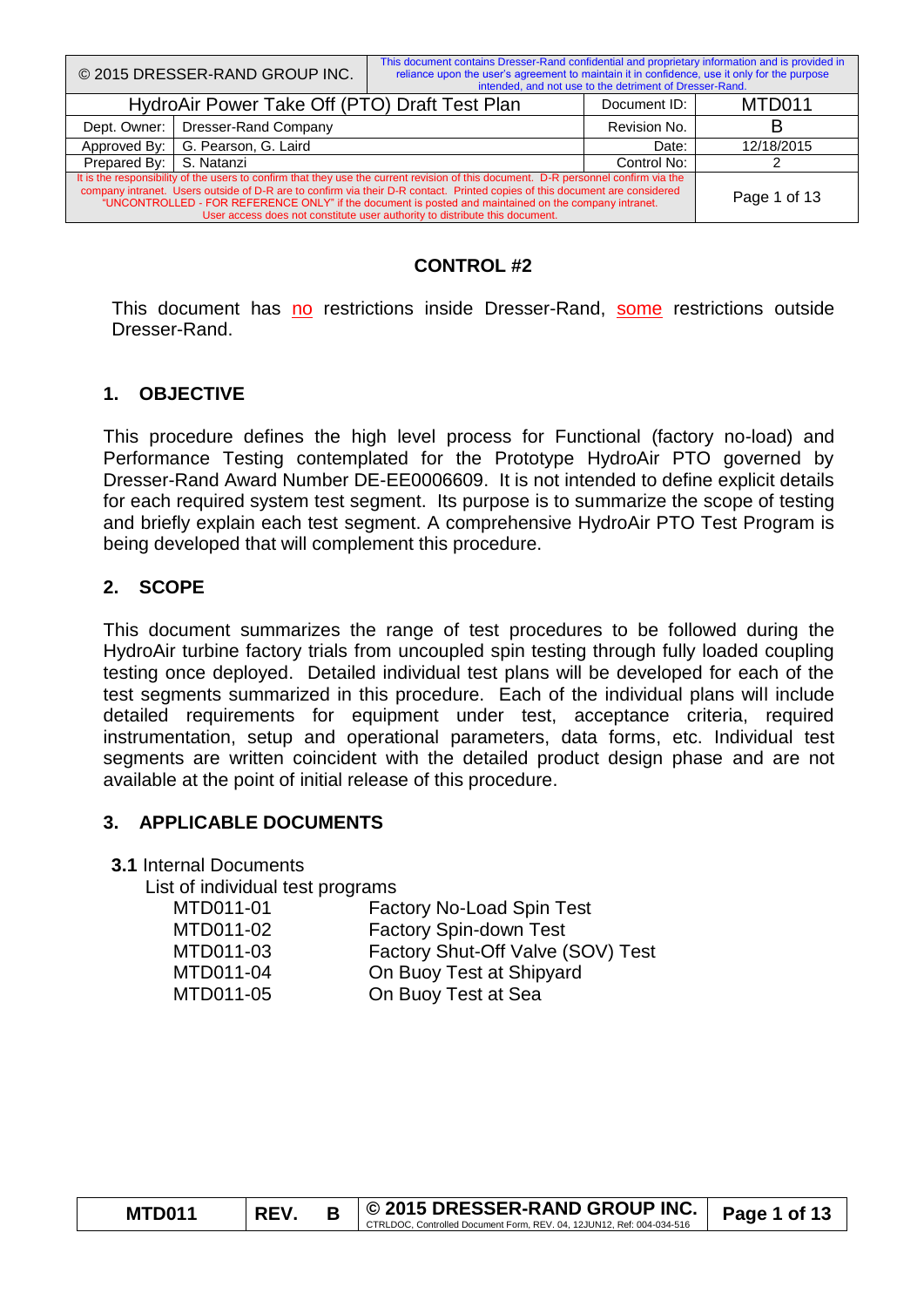|                                                                                                                                                                                                                                                                                                                                                                             | © 2015 DRESSER-RAND GROUP INC. | This document contains Dresser-Rand confidential and proprietary information and is provided in<br>reliance upon the user's agreement to maintain it in confidence, use it only for the purpose | intended, and not use to the detriment of Dresser-Rand. |            |
|-----------------------------------------------------------------------------------------------------------------------------------------------------------------------------------------------------------------------------------------------------------------------------------------------------------------------------------------------------------------------------|--------------------------------|-------------------------------------------------------------------------------------------------------------------------------------------------------------------------------------------------|---------------------------------------------------------|------------|
| HydroAir Power Take Off (PTO) Draft Test Plan                                                                                                                                                                                                                                                                                                                               |                                |                                                                                                                                                                                                 | Document ID:                                            | MTD011     |
| Dresser-Rand Company<br>Dept. Owner:                                                                                                                                                                                                                                                                                                                                        |                                |                                                                                                                                                                                                 | Revision No.                                            |            |
| Approved By:                                                                                                                                                                                                                                                                                                                                                                | G. Pearson, G. Laird           |                                                                                                                                                                                                 | Date:                                                   | 12/18/2015 |
| Prepared By:                                                                                                                                                                                                                                                                                                                                                                | S. Natanzi                     |                                                                                                                                                                                                 |                                                         |            |
| It is the responsibility of the users to confirm that they use the current revision of this document. D-R personnel confirm via the<br>company intranet. Users outside of D-R are to confirm via their D-R contact. Printed copies of this document are considered<br>"UNCONTROLLED - FOR REFERENCE ONLY" if the document is posted and maintained on the company intranet. | Page 2 of 13                   |                                                                                                                                                                                                 |                                                         |            |

#### **3.2** External Documents

Dresser-Rand Award Number: DE-EE6609 - Attachment 1 – Statement of Project Objective (SOPO) Siemens PMG, VFD and control system Instruction Manuals Siemens PMG and VFD Factory Acceptance Test (FAT) Results

## **4. PROCEDURE**

## **4.1 General**

During HydroAir Power Take Off (PTO) testing persons present should be limited to those directly associated with the test, and must have the appropriate Personal Protective Equipment (PPE).

Dresser-Rand personnel

- Safety Footwear
- Overalls
- Eye Protection
- Far Protection

Customers Representatives

- Safety Footwear
- Eve Protection
- Ear Protection

## **4.2 Test Preparation**

- 4.2.1 Safety survey to be carried out and certificate signed by test facility supervision
	- a) Is the turbine assembly suitable for test?
	- b) Are rotating parts protected by guarding / shields or cordoned off?
	- c) Emergency stop fitted and checked?
	- d) Are electrical connections and wiring suitably fitted and isolated?
	- e) Is the system correctly earthed?
- 4.2.2 A high level inspection must be undertaken of the machine to ensure no loose items are on the machine
- 4.2.3 Electrical alarms & trips panel settings checked against test program, recorded and signed off by electrical engineer.
- 4.2.4 Test instrumentation, instrumentation requirements are defined in the test program. All Dresser-Rand instrumentation utilized at the test must have a current calibration label and certification. All contract instrumentation utilized at the test must also have appropriate certification held by Dresser-Rand.

| <b>MTD011</b> | <b>REV</b> | │ © 2015 DRESSER-RAND GROUP INC. │<br>CTRLDOC. Controlled Document Form, REV, 04, 12JUN12, Ref: 004-034-516 | Page 2 of 13 |
|---------------|------------|-------------------------------------------------------------------------------------------------------------|--------------|
|               |            |                                                                                                             |              |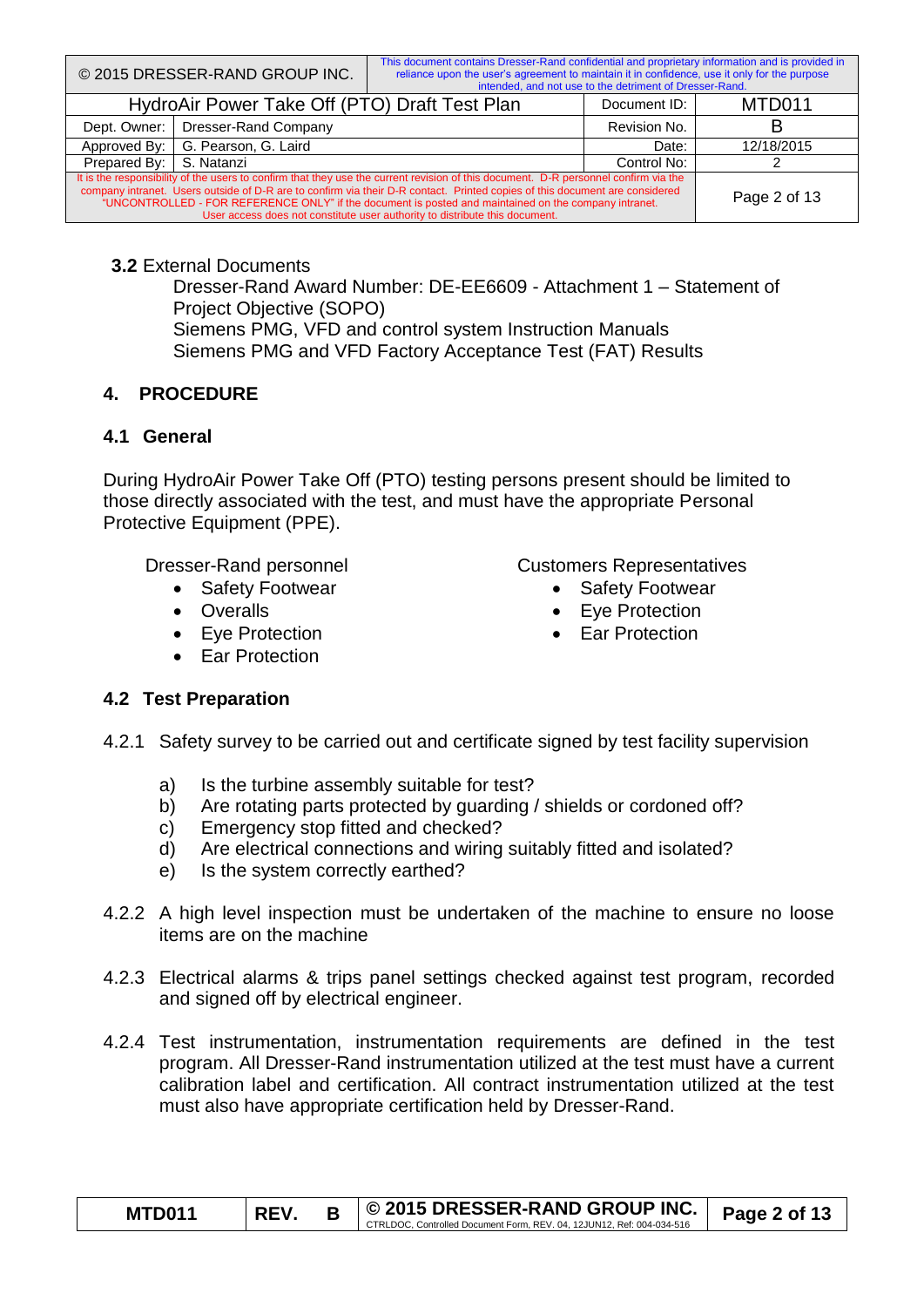|                                                                                                                                                                                                                                                                                                                                                                             | © 2015 DRESSER-RAND GROUP INC. | This document contains Dresser-Rand confidential and proprietary information and is provided in<br>reliance upon the user's agreement to maintain it in confidence, use it only for the purpose<br>intended, and not use to the detriment of Dresser-Rand. |              |        |
|-----------------------------------------------------------------------------------------------------------------------------------------------------------------------------------------------------------------------------------------------------------------------------------------------------------------------------------------------------------------------------|--------------------------------|------------------------------------------------------------------------------------------------------------------------------------------------------------------------------------------------------------------------------------------------------------|--------------|--------|
| HydroAir Power Take Off (PTO) Draft Test Plan                                                                                                                                                                                                                                                                                                                               |                                |                                                                                                                                                                                                                                                            | Document ID: | MTD011 |
| Dept. Owner:                                                                                                                                                                                                                                                                                                                                                                | Dresser-Rand Company           |                                                                                                                                                                                                                                                            | Revision No. |        |
| Approved By:                                                                                                                                                                                                                                                                                                                                                                | G. Pearson, G. Laird           | Date:                                                                                                                                                                                                                                                      | 12/18/2015   |        |
| Prepared By:<br>S. Natanzi                                                                                                                                                                                                                                                                                                                                                  |                                |                                                                                                                                                                                                                                                            | Control No:  |        |
| It is the responsibility of the users to confirm that they use the current revision of this document. D-R personnel confirm via the<br>company intranet. Users outside of D-R are to confirm via their D-R contact. Printed copies of this document are considered<br>"UNCONTROLLED - FOR REFERENCE ONLY" if the document is posted and maintained on the company intranet. | Page 3 of 13                   |                                                                                                                                                                                                                                                            |              |        |

## **4.4 Factory No-Load Spin Test**

Summary Objective: This first phase of the test procedure is intended to confirm the basic rotational ability of the turbine and generator drive assembly. It will provide confirmation that the components have been assembled correctly allowing the drive to function up to the over-speed limit. In this test, the generator is externally powered and it will be used as an electric motor to spin the rotor shaft.

This test is performed purely by motoring the generator to rotate the turbine and drive train. During all the below tests, frequent checks must be made to ensure that no internal rubbing is occurring and bearing temperatures and vibration levels recorded. If an issue is suspected, the test must be stopped and the problem investigated.

Details of the Factory No-Load Spin Test outlined below will be defined in Test Program MTD011-01

4.4.1 Start-up – Barring speed test:

HydroAir turbine to be run at barring speed (10 rpm) for 10 minutes. During this time frequent checks will be made to assure that no internal rubbing is audible.

4.4.2 Low Speed Test:

Turbine to be run at low speed (50 rpm) for 10 minutes. During this time frequent checks will be made to assure that no internal rubbing is audible.

4.4.3 Nominal Speed Test:

Nominal running speed test at 650 rpm. Duration: 45 minutes. Incremental speed increase at 150, 300, 450 rpm stages for 5 minutes each then 650 rpm for 30 minutes During the test run drive to the generator must be disconnected and the generator brake activated a number of times and time to stop recorded.

4.4.4 Over Speed Test:

HydroAir turbine to be run at over-speed (1100 rpm) for 10 minutes. During the test run drive to the generator must be disconnected and the generator brake activated a number of times and time to stop recorded.

#### **4.5 Factory Spin-down Test**

Summary Objective: This spin down test is required to assess the actual losses compared to the calculated figures derived though the design process. This will then

| <b>MTD011</b> | <b>REV</b> | $\leq$   © 2015 DRESSER-RAND GROUP INC.   Page 3 of 13                |  |
|---------------|------------|-----------------------------------------------------------------------|--|
|               |            | CTRLDOC, Controlled Document Form, REV, 04, 12JUN12, Ref: 004-034-516 |  |
|               |            |                                                                       |  |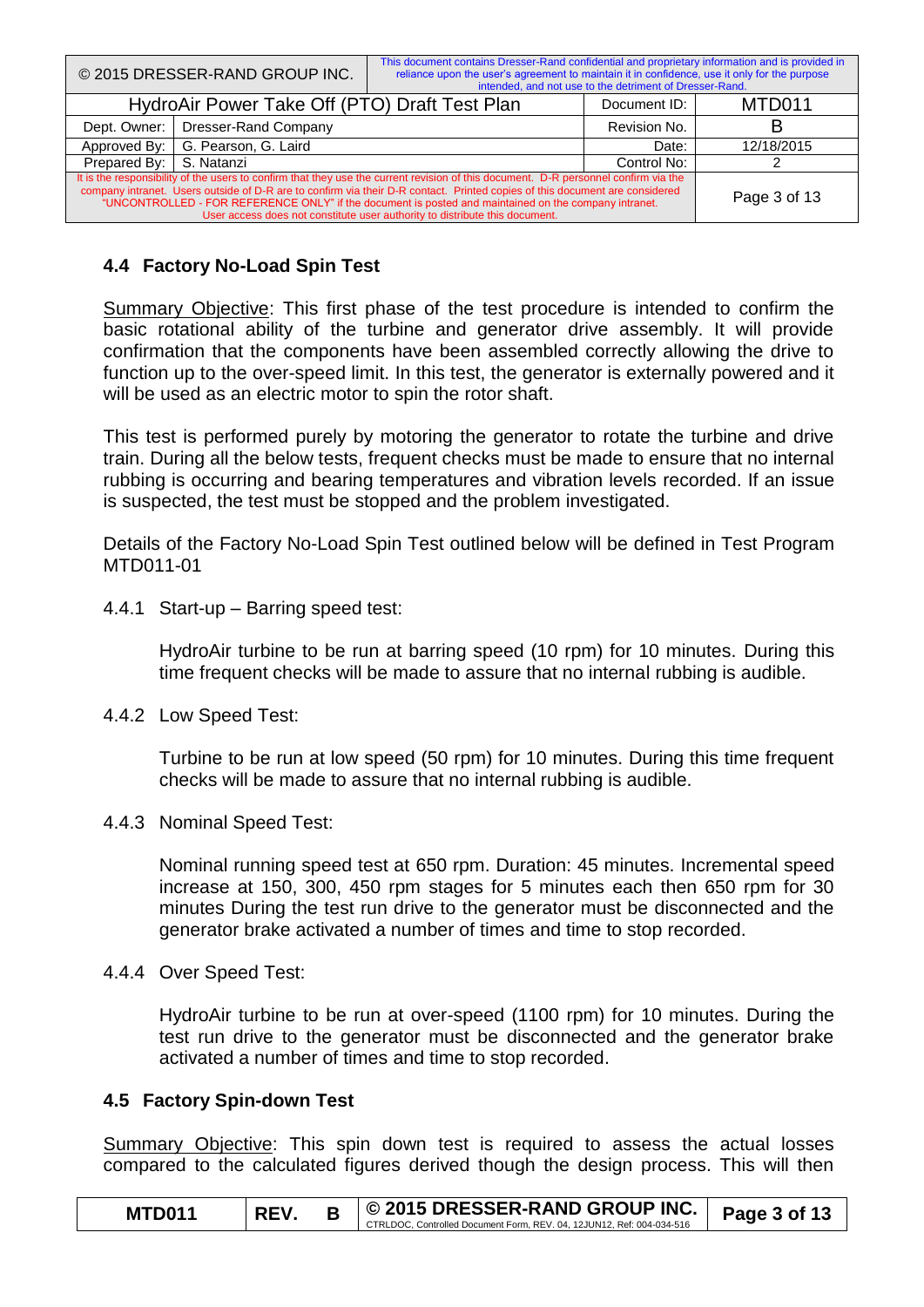|                                                                                                                                                                                                                                                                                                                                                                             | © 2015 DRESSER-RAND GROUP INC.                | This document contains Dresser-Rand confidential and proprietary information and is provided in<br>reliance upon the user's agreement to maintain it in confidence, use it only for the purpose<br>intended, and not use to the detriment of Dresser-Rand. |              |            |
|-----------------------------------------------------------------------------------------------------------------------------------------------------------------------------------------------------------------------------------------------------------------------------------------------------------------------------------------------------------------------------|-----------------------------------------------|------------------------------------------------------------------------------------------------------------------------------------------------------------------------------------------------------------------------------------------------------------|--------------|------------|
|                                                                                                                                                                                                                                                                                                                                                                             | HydroAir Power Take Off (PTO) Draft Test Plan |                                                                                                                                                                                                                                                            | Document ID: | MTD011     |
| Dept. Owner:                                                                                                                                                                                                                                                                                                                                                                | Dresser-Rand Company                          |                                                                                                                                                                                                                                                            | Revision No. |            |
| Approved By:                                                                                                                                                                                                                                                                                                                                                                | G. Pearson, G. Laird                          |                                                                                                                                                                                                                                                            | Date:        | 12/18/2015 |
| Prepared By:                                                                                                                                                                                                                                                                                                                                                                | S. Natanzi                                    | Control No:                                                                                                                                                                                                                                                |              |            |
| It is the responsibility of the users to confirm that they use the current revision of this document. D-R personnel confirm via the<br>company intranet. Users outside of D-R are to confirm via their D-R contact. Printed copies of this document are considered<br>"UNCONTROLLED - FOR REFERENCE ONLY" if the document is posted and maintained on the company intranet. | Page 4 of 13                                  |                                                                                                                                                                                                                                                            |              |            |

provide a verified baseline loss value for the turbine. In this test, the generator is externally powered and it will be used as an electric motor to spin the rotor shaft at full speed. The power is then cut off and the turbine is allowed to spin down. The viscous losses of the turbine are calculated, as it slows down and comes to rest ultimately.

Details of the Factory Spin-Down Test outlined below will be defined in Test Program MTD011-02

4.5.1 Mechanical Loss Test:

The mechanical losses (windage losses + bearing losses) should be measured before the turbine performance test. Motor the generator bare-shafted, measure the power over the speed range, and then repeat it with the turbine connected. The difference in power/torque would represent the mechanical losses in the turbine only. The generator mechanical losses will be obtained from Siemens Industry Inc. (generator supplier).

#### **4.6 Factory Shut-Off Valve (SOV) Test**

Summary Objective: This test will prove the mechanical functionality of the SOV. It will provide confirmation that the components actuating the spider-frame webs of the SOV have been assembled correctly and that the fail safe feature of the system performs as expected.

Details of the Factory Shut-Off (SOV) Test outlined below will be defined in Test Program MTD011-03

- 4.6.1 The shut-off valve must be actuated a number of times to ensure it operates correctly. Compressor or shop floor air supply shall be used to actuate the shutoff valve.
- 4.6.2 With the shut off valve in the open position isolate the compressor electrical power (to simulate a power failure) and ensure the valve will operate at least twice (i.e. open and close) using only the stored air in the receiver tank. In addition, checks needs to be done to determine how many operations are possible before the air is exhausted.

#### **4.7 On Buoy Test at Shipyard**

Summary Objective: This test is intended to confirm the correct assembly and functionality of the turbine when finally assembled as a complete system onto the buoy. It allows testing to be done in a controlled environment prior to the sea tests.

| <b>MTD011</b> | <b>REV</b> | $\circ$ 2015 DRESSER-RAND GROUP INC.<br>CTRLDOC, Controlled Document Form, REV, 04, 12JUN12, Ref: 004-034-516 | Page 4 of 13 |
|---------------|------------|---------------------------------------------------------------------------------------------------------------|--------------|
|               |            |                                                                                                               |              |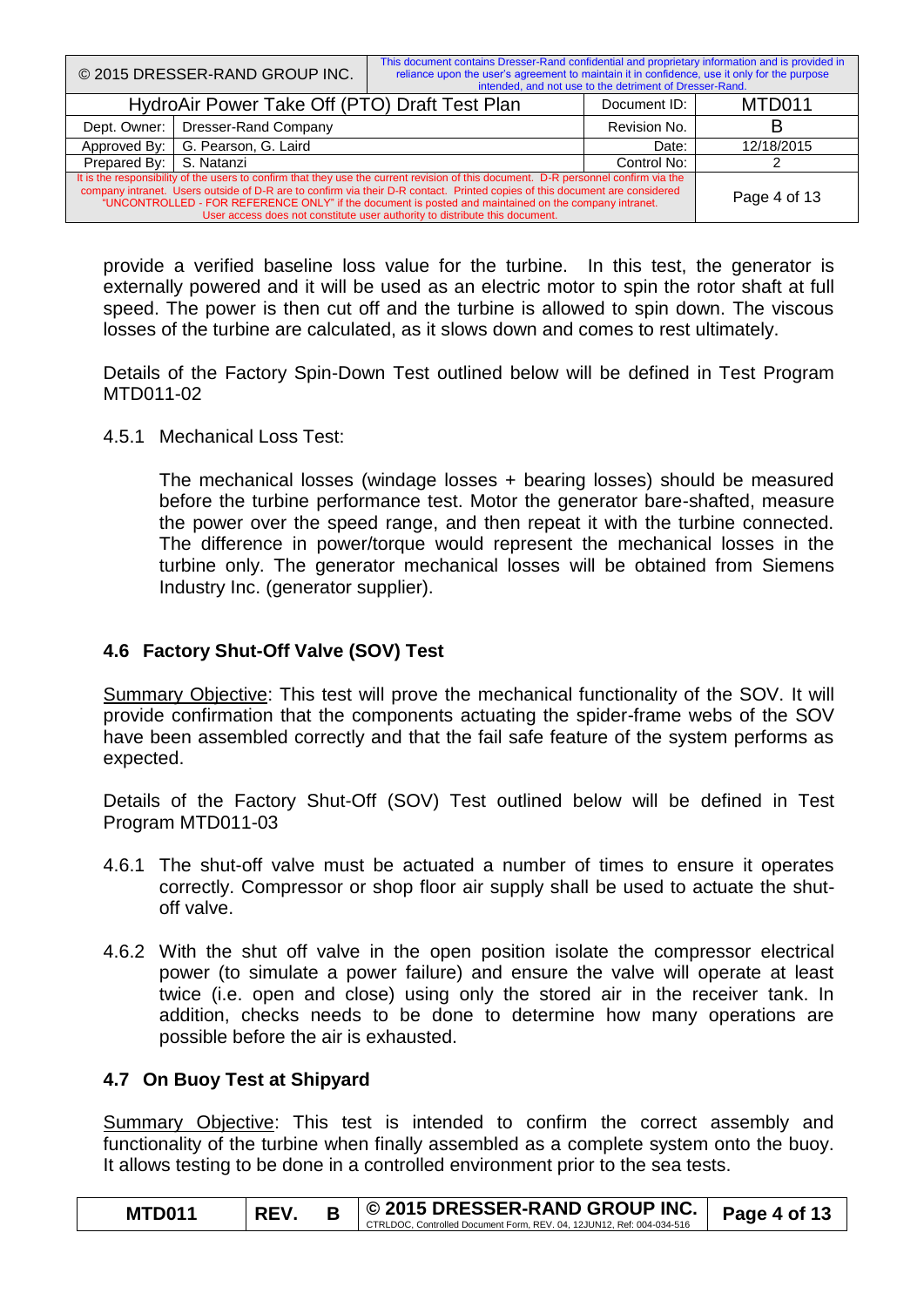|                                                                                                                                                                                                                                                                                                                                                                             | © 2015 DRESSER-RAND GROUP INC. | This document contains Dresser-Rand confidential and proprietary information and is provided in<br>reliance upon the user's agreement to maintain it in confidence, use it only for the purpose<br>intended, and not use to the detriment of Dresser-Rand. |              |            |
|-----------------------------------------------------------------------------------------------------------------------------------------------------------------------------------------------------------------------------------------------------------------------------------------------------------------------------------------------------------------------------|--------------------------------|------------------------------------------------------------------------------------------------------------------------------------------------------------------------------------------------------------------------------------------------------------|--------------|------------|
| HydroAir Power Take Off (PTO) Draft Test Plan                                                                                                                                                                                                                                                                                                                               |                                |                                                                                                                                                                                                                                                            | Document ID: | MTD011     |
| Dept. Owner:                                                                                                                                                                                                                                                                                                                                                                | Dresser-Rand Company           |                                                                                                                                                                                                                                                            | Revision No. |            |
| Approved By:                                                                                                                                                                                                                                                                                                                                                                | G. Pearson, G. Laird           |                                                                                                                                                                                                                                                            |              | 12/18/2015 |
| S. Natanzi<br>Prepared By:                                                                                                                                                                                                                                                                                                                                                  |                                |                                                                                                                                                                                                                                                            | Control No:  |            |
| It is the responsibility of the users to confirm that they use the current revision of this document. D-R personnel confirm via the<br>company intranet. Users outside of D-R are to confirm via their D-R contact. Printed copies of this document are considered<br>"UNCONTROLLED - FOR REFERENCE ONLY" if the document is posted and maintained on the company intranet. | Page 5 of 13                   |                                                                                                                                                                                                                                                            |              |            |

Details of the On Buoy Test at Shipyard outlined below will be defined in Test Program MTD011-04

During all the below tests, frequent checks must be made to ensure that no internal rubbing is occurring. If so, the test must be stopped and the problem investigated. Only when a solution is found must the test resume from the point when it was stopped.

| <b>MTD011</b> | <b>REV</b> | │ © 2015 DRESSER-RAND GROUP INC.                                      | Page 5 of 13 |
|---------------|------------|-----------------------------------------------------------------------|--------------|
|               |            | CTRLDOC. Controlled Document Form, REV, 04, 12JUN12, Ref: 004-034-516 |              |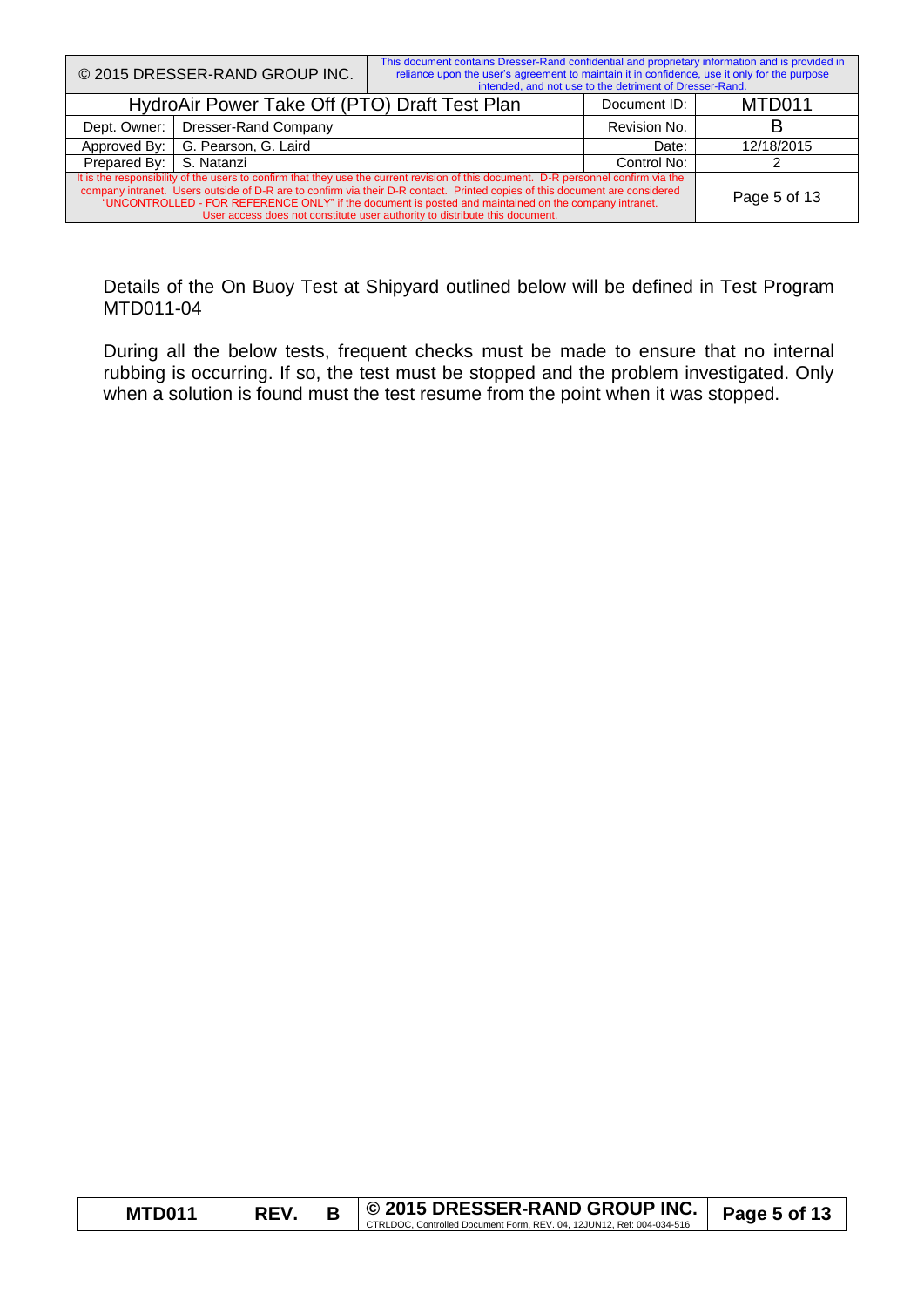|                                                                                                                                                                                                                                                                                                                                                                             | © 2015 DRESSER-RAND GROUP INC. | This document contains Dresser-Rand confidential and proprietary information and is provided in<br>reliance upon the user's agreement to maintain it in confidence, use it only for the purpose<br>intended, and not use to the detriment of Dresser-Rand. |              |        |
|-----------------------------------------------------------------------------------------------------------------------------------------------------------------------------------------------------------------------------------------------------------------------------------------------------------------------------------------------------------------------------|--------------------------------|------------------------------------------------------------------------------------------------------------------------------------------------------------------------------------------------------------------------------------------------------------|--------------|--------|
| HydroAir Power Take Off (PTO) Draft Test Plan                                                                                                                                                                                                                                                                                                                               |                                |                                                                                                                                                                                                                                                            | Document ID: | MTD011 |
| Dept. Owner:                                                                                                                                                                                                                                                                                                                                                                | <b>Dresser-Rand Company</b>    |                                                                                                                                                                                                                                                            | Revision No. |        |
| Approved By:                                                                                                                                                                                                                                                                                                                                                                | G. Pearson, G. Laird           | Date:                                                                                                                                                                                                                                                      | 12/18/2015   |        |
| Prepared By:<br>S. Natanzi                                                                                                                                                                                                                                                                                                                                                  |                                |                                                                                                                                                                                                                                                            | Control No:  |        |
| It is the responsibility of the users to confirm that they use the current revision of this document. D-R personnel confirm via the<br>company intranet. Users outside of D-R are to confirm via their D-R contact. Printed copies of this document are considered<br>"UNCONTROLLED - FOR REFERENCE ONLY" if the document is posted and maintained on the company intranet. | Page 6 of 13                   |                                                                                                                                                                                                                                                            |              |        |

- 4.7.1 Safety survey to be carried out and certificate signed by test facility supervision
	- 4.7.1.1 Is the turbine assembly suitable for test?
	- 4.7.1.2 Are rotating parts protected by guarding / shields or cordoned off?
	- 4.7.1.3 Emergency stop fitted and checked?
	- 4.7.1.4 Are electrical connections and wiring suitably fitted and isolated?
	- 4.7.1.5 Is the system correctly earthed?
- 4.7.2 The shut-off valve must be actuated a number of times to ensure it operates correctly.
- 4.7.3 With the shut off valve in the open position isolate the compressor electrical power (to simulate a power failure) and ensure the valve will operate at least twice (i.e. open and re-close) using only the stored air in the receiver tank. In addition, checks needs to be done to determine how many operations are possible before the air is exhausted.
- 4.7.4 Start-up Test:

While the SOV is closed, motor the generator at barring speed (10 rpm) for at least 10 minutes. During this time frequent checks will be made to assure that no internal rubbing is audible.

4.7.5 Low Speed Test:

While the SOV is closed, turbine to be run at low speed (50 rpm) for 10 minutes. During this time frequent checks will be made to assure that no internal rubbing is audible.

4.7.6 Nominal Speed Test:

While the SOV is closed, turbine to be run at 650 rpm. Duration: 30 minutes. During the test run drive to the generator must be disconnected and the generator brake activated a number of times and time to stop recorded.

4.7.7 Over Speed Test:

While the SOV is closed, turbine to be run at over-speed (1100rpm) for 10 minutes. During the test run drive to the generator must be disconnected and the generator mechanical brake activated a number of times and time to stop recorded.

| <b>MTD011</b> | <b>REV</b> | $\circ$ 2015 DRESSER-RAND GROUP INC. $\circ$ Page 6 of 13<br>CTRLDOC, Controlled Document Form, REV, 04, 12JUN12, Ref: 004-034-516 |  |
|---------------|------------|------------------------------------------------------------------------------------------------------------------------------------|--|
|               |            |                                                                                                                                    |  |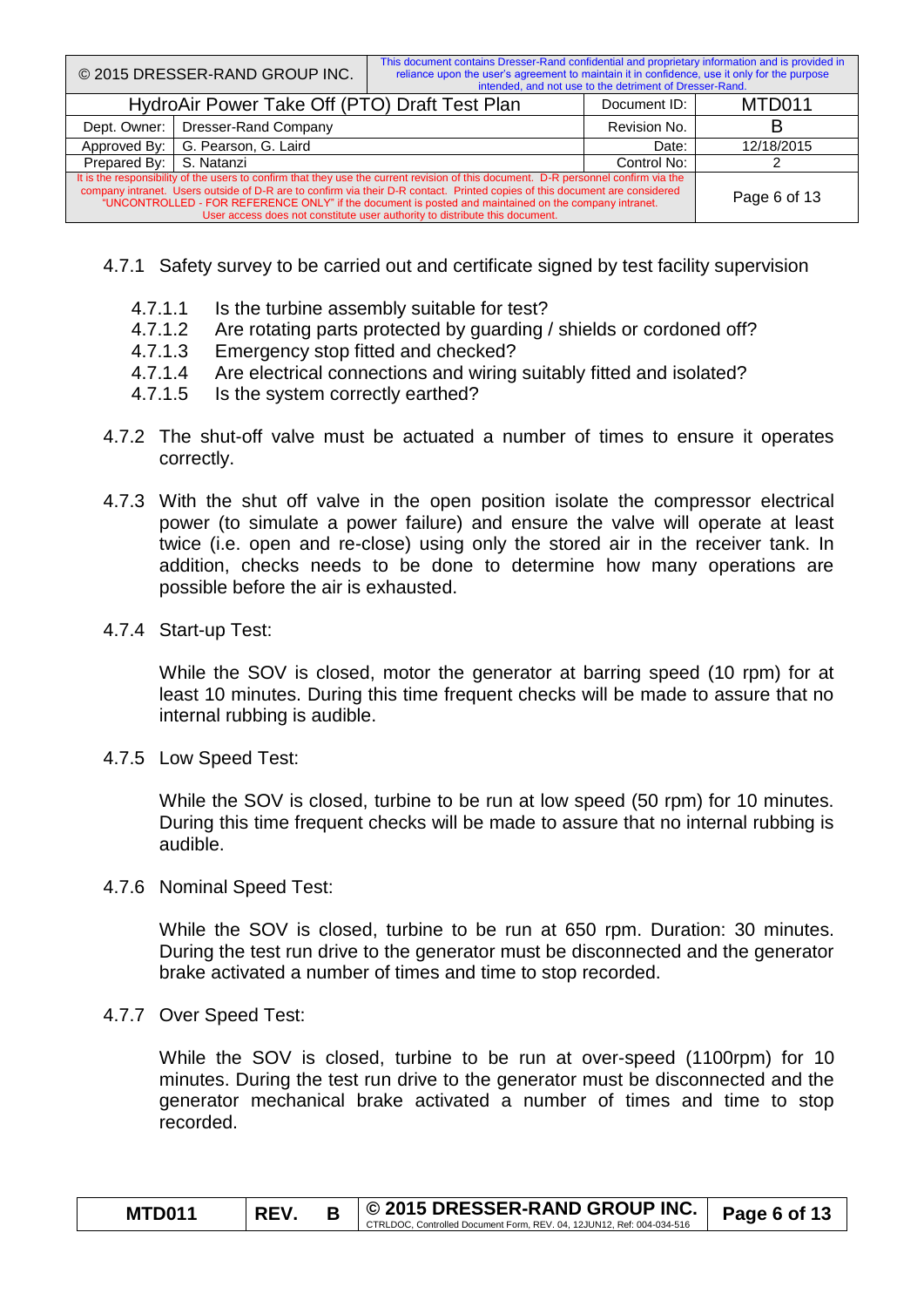|                                                                                                                                                                                                                                                                                                                                                                                                                                                            | © 2015 DRESSER-RAND GROUP INC.                | This document contains Dresser-Rand confidential and proprietary information and is provided in<br>reliance upon the user's agreement to maintain it in confidence, use it only for the purpose | intended, and not use to the detriment of Dresser-Rand. |              |
|------------------------------------------------------------------------------------------------------------------------------------------------------------------------------------------------------------------------------------------------------------------------------------------------------------------------------------------------------------------------------------------------------------------------------------------------------------|-----------------------------------------------|-------------------------------------------------------------------------------------------------------------------------------------------------------------------------------------------------|---------------------------------------------------------|--------------|
|                                                                                                                                                                                                                                                                                                                                                                                                                                                            | HydroAir Power Take Off (PTO) Draft Test Plan |                                                                                                                                                                                                 | Document ID:                                            | MTD011       |
| Dept. Owner:                                                                                                                                                                                                                                                                                                                                                                                                                                               | Dresser-Rand Company                          |                                                                                                                                                                                                 |                                                         |              |
| Approved By:                                                                                                                                                                                                                                                                                                                                                                                                                                               | G. Pearson, G. Laird                          | Date:                                                                                                                                                                                           | 12/18/2015                                              |              |
| Prepared By:                                                                                                                                                                                                                                                                                                                                                                                                                                               | S. Natanzi                                    |                                                                                                                                                                                                 |                                                         |              |
| It is the responsibility of the users to confirm that they use the current revision of this document. D-R personnel confirm via the<br>company intranet. Users outside of D-R are to confirm via their D-R contact. Printed copies of this document are considered<br>"UNCONTROLLED - FOR REFERENCE ONLY" if the document is posted and maintained on the company intranet.<br>User access does not constitute user authority to distribute this document. |                                               |                                                                                                                                                                                                 |                                                         | Page 7 of 13 |

4.7.8 Maintenance Procedure Test:

The HydroAir PTO should be disassembled and reassembled again based on the maintenance procedure and any potential issue should be investigated.

4.7.9 Instrumentations – Check if signals are collected by the instrumentations equipment.

#### **4.8 On Buoy Test at Sea**

Summary Objective: The sea testing is the final stage of the test program and will confirm the functioning of the complete HydroAir PTO in sea conditions. It will provide the final validation that the overall system is performing and functioning as designed.

Details of the On Buoy Test at Sea outlined below will be defined in Test Program MTD011-05

When the HydroAir PTO is commissioned, the following tests should be performed for the duration of the sea trails. The sea trails should be commenced on a relatively calm day where the power of the turbine is not expected to exceed 100kW. In other words, the significant wave height (Hs) on site should not exceed 1.35m.

- 4.8.1 The shut-off valve must be actuated a number of times to ensure it operates correctly.
- 4.8.2 SOV Effectiveness

While the holding brake is off, close the SOV and measure the torque on the rotor and the flow rate inside the turbine. Ideally there should be no flow rate and hence torque on the turbine.

4.8.3 Holding Brake Test:

While the SOV is closed, actuate the mechanical holding brake. Then open the SOV and ensure the mechanical holding brake is fully functional, i.e. the rotor is not rotating.

4.8.4 Running Test:

The turbine shall start operating to prove its mechanical operation, and that of the auxiliary equipment as a complete unit. A series of safety trip tests, as listed in the test program, will be carried out at the commencement of the running test. During the run the operating values of the pressures, flow rates, temperatures, and

| <b>MTD011</b> | <b>REV</b> | │ © 2015 DRESSER-RAND GROUP INC. │                                    | Page 7 of 13 |
|---------------|------------|-----------------------------------------------------------------------|--------------|
|               |            | CTRLDOC, Controlled Document Form, REV, 04, 12JUN12, Ref: 004-034-516 |              |
|               |            |                                                                       |              |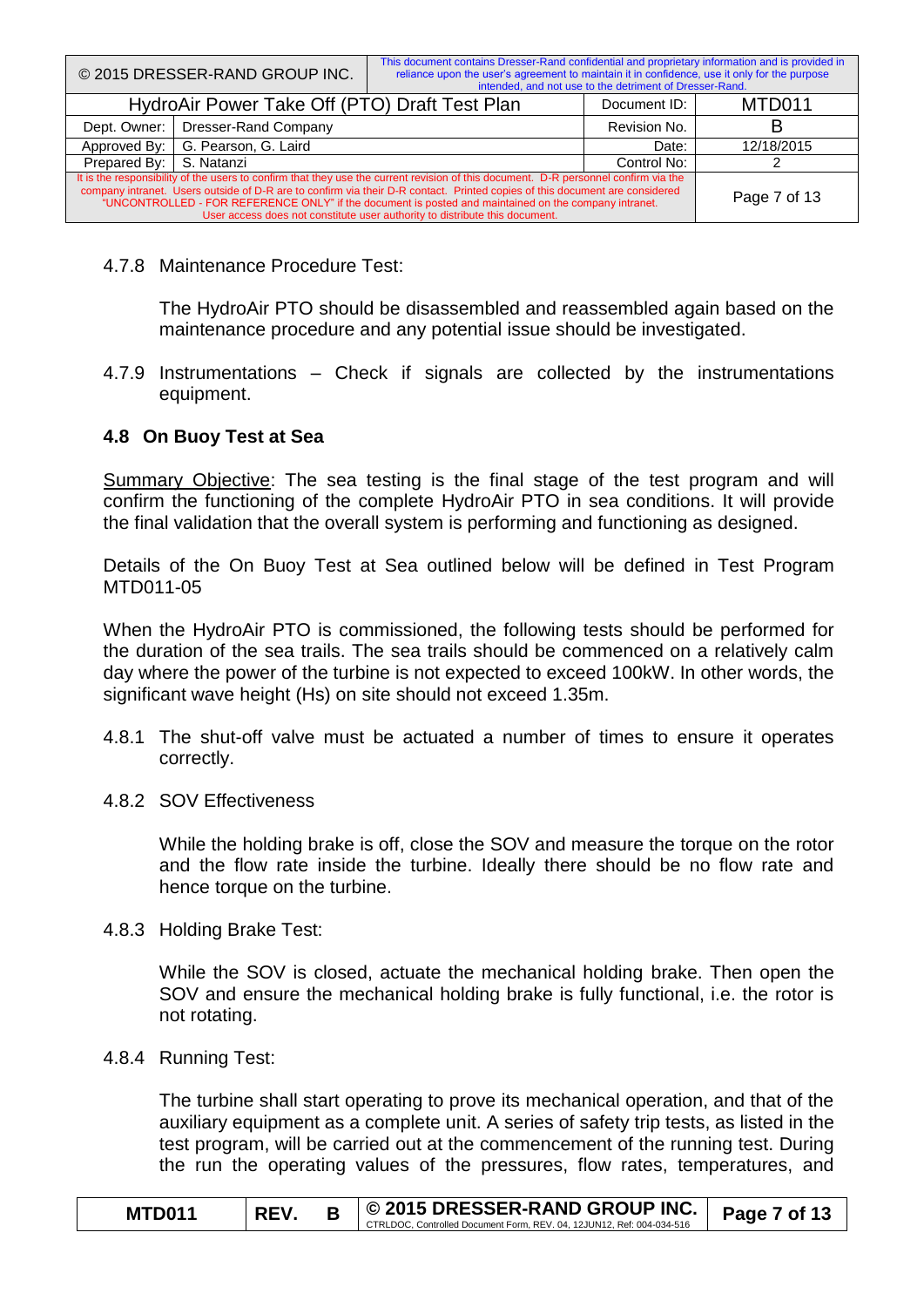|                                                                                                                                                                                                                                                                                                                                                                                                                                                            | © 2015 DRESSER-RAND GROUP INC.                | This document contains Dresser-Rand confidential and proprietary information and is provided in<br>reliance upon the user's agreement to maintain it in confidence, use it only for the purpose | intended, and not use to the detriment of Dresser-Rand. |              |
|------------------------------------------------------------------------------------------------------------------------------------------------------------------------------------------------------------------------------------------------------------------------------------------------------------------------------------------------------------------------------------------------------------------------------------------------------------|-----------------------------------------------|-------------------------------------------------------------------------------------------------------------------------------------------------------------------------------------------------|---------------------------------------------------------|--------------|
|                                                                                                                                                                                                                                                                                                                                                                                                                                                            | HydroAir Power Take Off (PTO) Draft Test Plan |                                                                                                                                                                                                 | Document ID:                                            | MTD011       |
| Dresser-Rand Company<br>Dept. Owner:                                                                                                                                                                                                                                                                                                                                                                                                                       |                                               |                                                                                                                                                                                                 | Revision No.                                            |              |
| Approved By:                                                                                                                                                                                                                                                                                                                                                                                                                                               | G. Pearson, G. Laird                          | Date:                                                                                                                                                                                           | 12/18/2015                                              |              |
| Prepared By:                                                                                                                                                                                                                                                                                                                                                                                                                                               | S. Natanzi                                    |                                                                                                                                                                                                 |                                                         |              |
| It is the responsibility of the users to confirm that they use the current revision of this document. D-R personnel confirm via the<br>company intranet. Users outside of D-R are to confirm via their D-R contact. Printed copies of this document are considered<br>"UNCONTROLLED - FOR REFERENCE ONLY" if the document is posted and maintained on the company intranet.<br>User access does not constitute user authority to distribute this document. |                                               |                                                                                                                                                                                                 |                                                         | Page 8 of 13 |

vibration must be within the range specified in the test program. The instrumentation listed in the test program will be monitored with readings being recorded at 30 minute intervals for the duration of the test.

4.8.5 Generator Loading Test - 50 %, 100%, 150 %:

This test enables us to monitor the temperature through the stator windings to determine the overall temperature rise through the variation in load tests. This will enable us to have confidence that the generator will not see a condition where it will go into thermal overheat.

4.8.6 Electricity Grid Loss Test / Power Drop-off Test:

Power drop-off test provides validation of the electrical circuit's ability to reject power to the breaking resistor and validate system shut down procedure.. This is achieved by starting with 50% input load to generator and incrementing the loads by 25 % to a maximum value of 150%. This test is imperative when using a Permanent Magnet Generator (PMG) as stored energy can cause the PMG to go into a 'run-away' condition which will in turn damage the PMG.

In this test, the switch gear (circuit breaker) shall be manually disconnected. This simulates electricity loss from grid. Following actions shall occur (shut-down routine):

- 1. SOV: solenoids should revert back to default position, enabling the closing of SOV
- 2. Parallel electrical path connecting PMG to resistor should be closed by the contactors and turbine-power shall be dumped to the resistor bank.
- 3. Holding brake shall be engaged after a time delay of 10 sec and lock the rotor shaft in place

Once the electricity grid becomes live, i.e., switchgear is closed, following actions should occur

- 1. The holding brake shall be disengaged
- 2. The SOV valves will be opened
- 3. Parallel path for resistor bank shall be opened via the contactors
- 4. Turbine shall start spinning and VFD shall be powered on, ready for powertake-off to be implemented
- 4.8.7 Loss of Auxiliary Power Testing:

In case of loss of auxiliary power, following components could lose power

- 1. PMG pump cooling
- 2. Resistor bank Fan cooling

| <b>MTD011</b> | <b>REV</b> | © 2015 DRESSER-RAND GROUP INC.                                        | Page 8 of 13 |
|---------------|------------|-----------------------------------------------------------------------|--------------|
|               |            | CTRLDOC. Controlled Document Form, REV, 04, 12JUN12, Ref: 004-034-516 |              |
|               |            |                                                                       |              |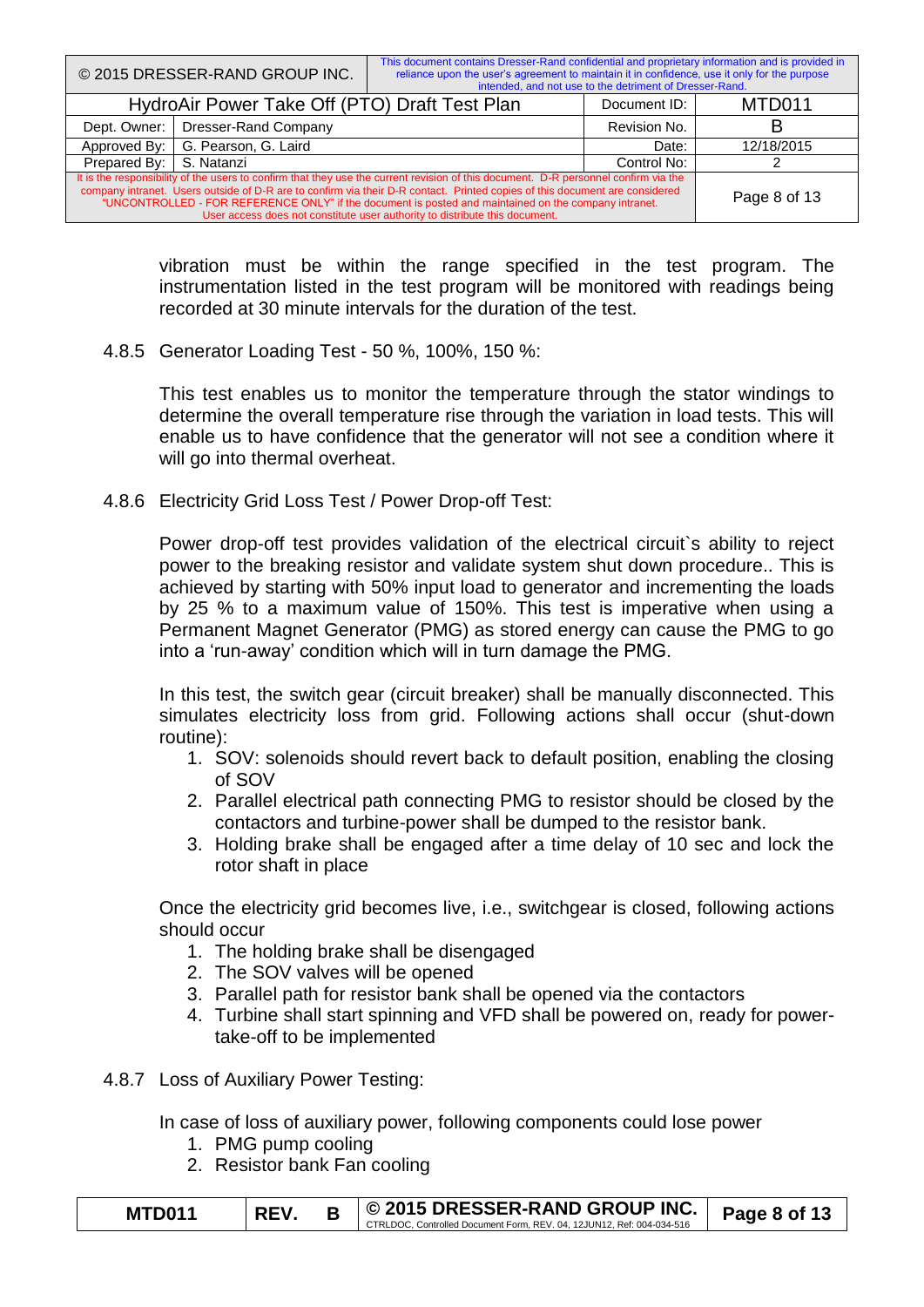|                                                                                                                                                                                                                                                                                                                                                                                                                                                            | © 2015 DRESSER-RAND GROUP INC.                | This document contains Dresser-Rand confidential and proprietary information and is provided in<br>reliance upon the user's agreement to maintain it in confidence, use it only for the purpose | intended, and not use to the detriment of Dresser-Rand. |              |
|------------------------------------------------------------------------------------------------------------------------------------------------------------------------------------------------------------------------------------------------------------------------------------------------------------------------------------------------------------------------------------------------------------------------------------------------------------|-----------------------------------------------|-------------------------------------------------------------------------------------------------------------------------------------------------------------------------------------------------|---------------------------------------------------------|--------------|
|                                                                                                                                                                                                                                                                                                                                                                                                                                                            | HydroAir Power Take Off (PTO) Draft Test Plan |                                                                                                                                                                                                 | Document ID:                                            | MTD011       |
| Dept. Owner:                                                                                                                                                                                                                                                                                                                                                                                                                                               | Dresser-Rand Company                          |                                                                                                                                                                                                 | Revision No.                                            |              |
| Approved By:                                                                                                                                                                                                                                                                                                                                                                                                                                               | G. Pearson, G. Laird                          |                                                                                                                                                                                                 | Date:                                                   | 12/18/2015   |
| Prepared By:                                                                                                                                                                                                                                                                                                                                                                                                                                               | S. Natanzi                                    |                                                                                                                                                                                                 | Control No:                                             |              |
| It is the responsibility of the users to confirm that they use the current revision of this document. D-R personnel confirm via the<br>company intranet. Users outside of D-R are to confirm via their D-R contact. Printed copies of this document are considered<br>"UNCONTROLLED - FOR REFERENCE ONLY" if the document is posted and maintained on the company intranet.<br>User access does not constitute user authority to distribute this document. |                                               |                                                                                                                                                                                                 |                                                         | Page 9 of 13 |

3. Sensors and instrumentation (pressure, flowrate, RTD, solenoids etc.)

Following this loss of power, a similar shutdown routine, as described in 4.6.4 shall be implemented. This ensures safety of components. Also, an alarm shall be logged for auxiliary power failure, to help service personnel diagnose the problem.

4.8.8 Data Logging Failure Test:

Data logging failure can occur, if there is breakage of the cable connecting the I/O panel to the data logger device. It should not cause the system performance to be affected; however, it will cause loss of data and hence needs to be addressed. Controller will have an alarm in case data logging fails.

4.8.9 System Reboot Test:

The goal for system reboot test, is to check , when there is a loss of grid power, and the grid power comes back, (after a time delay), the PTO system is able to start autonomously. The testing sequence would be similar to section 4.6.4

4.8.10 Controls Algorithm Test:

The rotor shaft should be run at a nominal rpm of 650 and incremented/decremented by 50 rpm while the power-out readings are recorded.

- 4.8.10.1 If DC bus voltage drops below 690 V, power should be taken out from inverter side (PMG) till the DC bus reaches 690 V. This occurs as long as rpm > 350. If rpm drops below 350, the electrical efficiency of PMG falls and hence power take-off is stopped and rpm is allowed to build up.
- 4.8.10.2 The Voltage may not go above 690 V instead, current can increase from 480 A to 770 Amps. 770 A is the limit that LCM (Line connection module) can allow to pass to the transformer without damage. If current exceeds this limit, excess current gets dumped to the brake resistor.
- 4.8.11 Drop-out Test:

While the turbine is operating, exercise the emergency drop out procedure. This means the Dynamic Brake would operate to dump the power and slow the shaft down to stationary position and the holding brake should activate to hold the shaft in place. During this procedure, the SOV should have also been automatically activated to stop the air to go through the turbine. When current through the line module increases the rated capacity of S120, it will dissipate the excess current to the brake resistor. This should stop, once the current level comes to acceptable

| MTD011 | <b>RFV</b> | $\vert\,\circledcirc$ 2015 DRESSER-RAND GROUP INC. $\vert\,\bullet$ page 9 of 13 |  |
|--------|------------|----------------------------------------------------------------------------------|--|
|        |            | CTRLDOC, Controlled Document Form, REV, 04, 12JUN12, Ref: 004-034-516            |  |
|        |            |                                                                                  |  |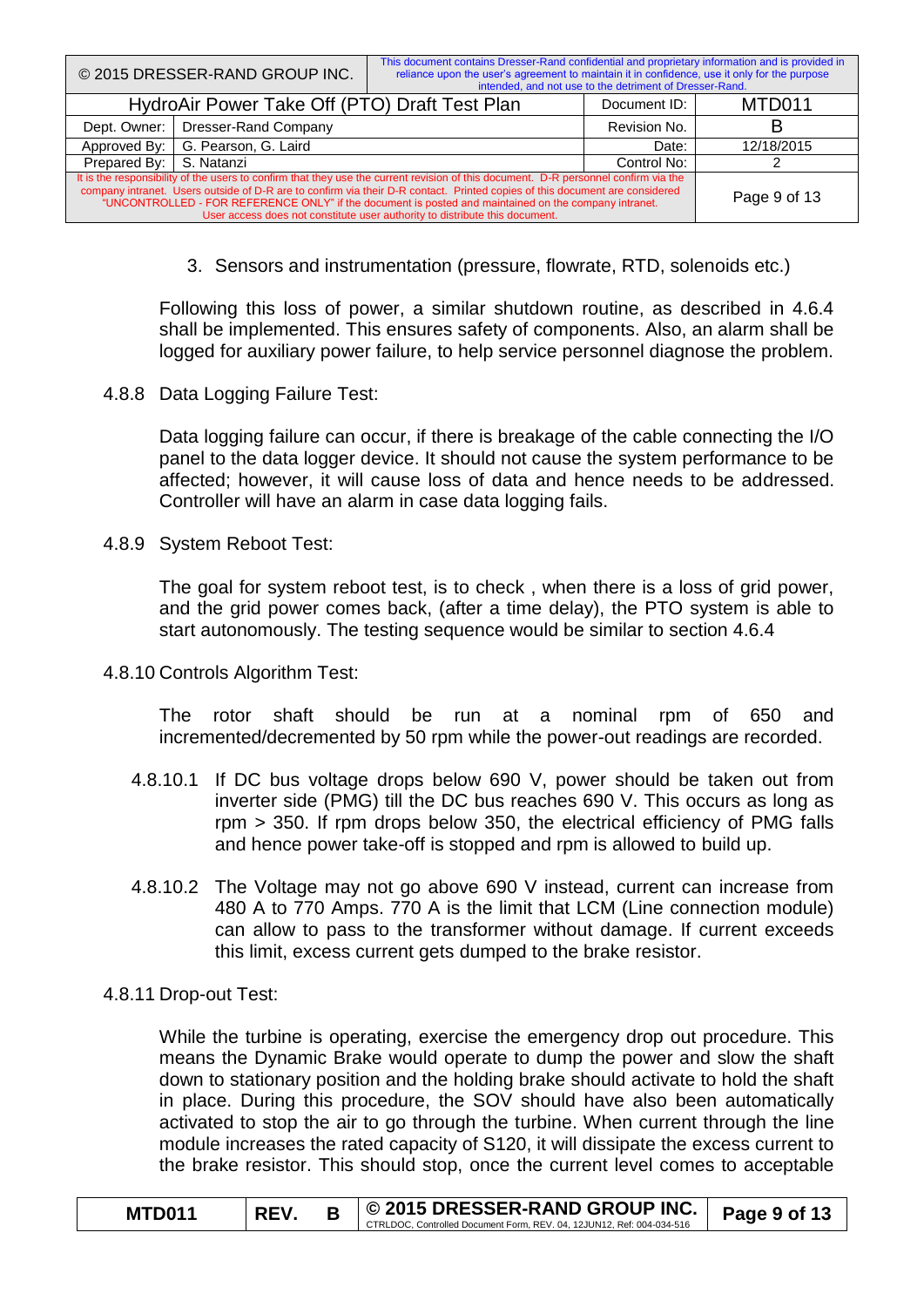|                                                                                                                                                                                                                                                                                                                                                                                                                                                            | © 2015 DRESSER-RAND GROUP INC.                | This document contains Dresser-Rand confidential and proprietary information and is provided in<br>reliance upon the user's agreement to maintain it in confidence, use it only for the purpose | intended, and not use to the detriment of Dresser-Rand. |               |
|------------------------------------------------------------------------------------------------------------------------------------------------------------------------------------------------------------------------------------------------------------------------------------------------------------------------------------------------------------------------------------------------------------------------------------------------------------|-----------------------------------------------|-------------------------------------------------------------------------------------------------------------------------------------------------------------------------------------------------|---------------------------------------------------------|---------------|
|                                                                                                                                                                                                                                                                                                                                                                                                                                                            | HydroAir Power Take Off (PTO) Draft Test Plan |                                                                                                                                                                                                 | Document ID:                                            | MTD011        |
| <b>Dresser-Rand Company</b><br>Dept. Owner:                                                                                                                                                                                                                                                                                                                                                                                                                |                                               |                                                                                                                                                                                                 | Revision No.                                            |               |
| Approved By:                                                                                                                                                                                                                                                                                                                                                                                                                                               | G. Pearson, G. Laird                          |                                                                                                                                                                                                 | Date:                                                   | 12/18/2015    |
| Prepared By:                                                                                                                                                                                                                                                                                                                                                                                                                                               | S. Natanzi                                    |                                                                                                                                                                                                 |                                                         |               |
| It is the responsibility of the users to confirm that they use the current revision of this document. D-R personnel confirm via the<br>company intranet. Users outside of D-R are to confirm via their D-R contact. Printed copies of this document are considered<br>"UNCONTROLLED - FOR REFERENCE ONLY" if the document is posted and maintained on the company intranet.<br>User access does not constitute user authority to distribute this document. |                                               |                                                                                                                                                                                                 |                                                         | Page 10 of 13 |

value. While current is being dumped in resistor, if the temperature of resistors increases above a threshold value, the SOV should be activated and stop the turbine from spinning. The time should be recorded to assess how quick DBR and mechanical brake works and test the effectiveness of how strong the mechanical break is.

4.8.12 Sensor Failure Testing:

Disconnect sensor power wires so as to create sensor failure and see if relevant alarm shows up, and ensure that sensors are designed to be fail-safe (pressure, pitot tube, vibration, temperature)

4.8.13 Turbine Performance Test:

While the turbine is operating, data on the pressure, flow rate, power output, torque and efficiency of the turbine should be recorded. The analysis must be performed to create the damping curve and efficiency plot of the turbine and compare it to the original envisaged performance targets based on the design file.

4.8.14 Autonomous Drop-out Test:

Manually set the upper limit of the drop-out procedure to a lower limit based on the current weather condition. Leave the turbine operating for a period of time until the weather condition limit is met which means the turbine should be dropped-out automatically. In other words, if the manually set limits are met, the DBR, holding brake and the SOV should all be activated automatically.

4.8.15 Short-term Endurance Test – Autonomous Mode:

Leave the turbine to operate on its own for a period of 7 days and assess the power output and performance at the end of the period. All the data on various performance indicators should be recorded regularly during this period.

4.8.16 Long Term Endurance Test – Autonomous Mode:

Leave the turbine to operate on its own for a period of the test (5 months) and assess the power output and performance at the end of the period. All the data on various performance and noise and vibration indicators should be recorded regularly during this period.

| <b>MTD011</b> | REV. | $\circ$ 2015 DRESSER-RAND GROUP INC. $\circ$ Page 10 of 13            |  |
|---------------|------|-----------------------------------------------------------------------|--|
|               |      | CTRLDOC, Controlled Document Form, REV, 04, 12JUN12, Ref: 004-034-516 |  |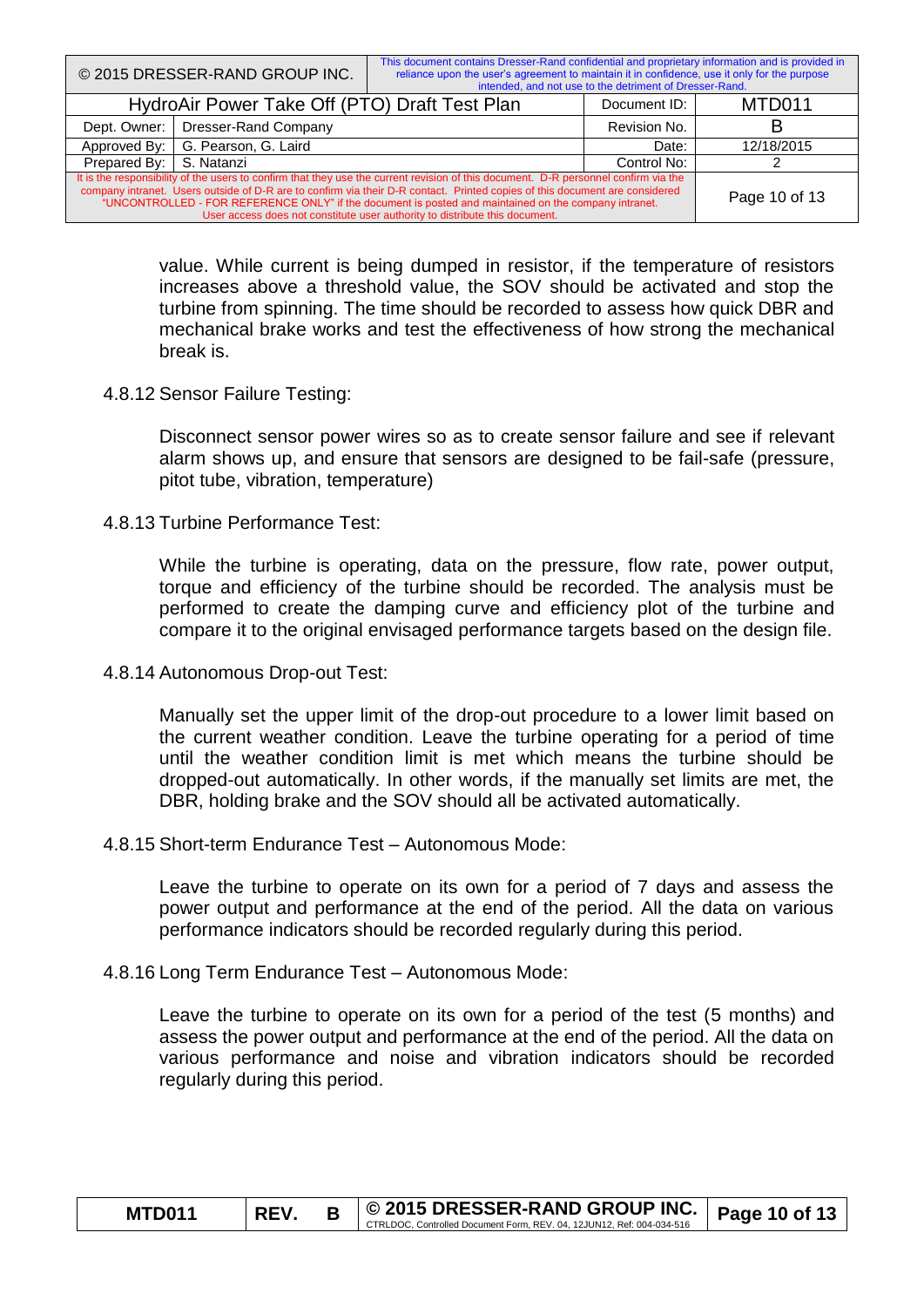|                                                                                                                                                                                                                                                                                                                                                                                                                                                            | © 2015 DRESSER-RAND GROUP INC.                | This document contains Dresser-Rand confidential and proprietary information and is provided in<br>reliance upon the user's agreement to maintain it in confidence, use it only for the purpose | intended, and not use to the detriment of Dresser-Rand. |               |
|------------------------------------------------------------------------------------------------------------------------------------------------------------------------------------------------------------------------------------------------------------------------------------------------------------------------------------------------------------------------------------------------------------------------------------------------------------|-----------------------------------------------|-------------------------------------------------------------------------------------------------------------------------------------------------------------------------------------------------|---------------------------------------------------------|---------------|
|                                                                                                                                                                                                                                                                                                                                                                                                                                                            | HydroAir Power Take Off (PTO) Draft Test Plan |                                                                                                                                                                                                 | Document ID:                                            | MTD011        |
| Dresser-Rand Company<br>Dept. Owner:                                                                                                                                                                                                                                                                                                                                                                                                                       |                                               |                                                                                                                                                                                                 | Revision No.                                            |               |
| Approved By:                                                                                                                                                                                                                                                                                                                                                                                                                                               | G. Pearson, G. Laird                          |                                                                                                                                                                                                 | Date:                                                   | 12/18/2015    |
| Prepared By:                                                                                                                                                                                                                                                                                                                                                                                                                                               | S. Natanzi                                    | Control No:                                                                                                                                                                                     |                                                         |               |
| It is the responsibility of the users to confirm that they use the current revision of this document. D-R personnel confirm via the<br>company intranet. Users outside of D-R are to confirm via their D-R contact. Printed copies of this document are considered<br>"UNCONTROLLED - FOR REFERENCE ONLY" if the document is posted and maintained on the company intranet.<br>User access does not constitute user authority to distribute this document. |                                               |                                                                                                                                                                                                 |                                                         | Page 11 of 13 |

#### **4.9 Records**

4.9.1 Following the successful completion of the Tests, the accepted test record will be signed and dated by the presiding Dresser-Rand Engineer. The test record will then be incorporated into the turbine test documentation pack.

## **5. REVISION RECORD**

| <b>Rev</b> | <b>Description</b>                                                                                                                                        | <b>Date</b> | <b>APP</b> | <b>ECN</b> |
|------------|-----------------------------------------------------------------------------------------------------------------------------------------------------------|-------------|------------|------------|
| A          | <b>Initial Release</b>                                                                                                                                    | 6/26/2015   |            |            |
| B          | Remove Factory No-Load Flow Test (MTD011-03) and<br>Factory Part-Load Flow Test (MTD011-04) as they are<br>not in the scope of current award DE-EE0006609 | 12/18/2015  |            |            |
|            |                                                                                                                                                           |             |            |            |
|            |                                                                                                                                                           |             |            |            |

| <b>MTD011</b> | <b>REV</b> |                                                              | $\vert\,\circledcirc$ 2015 DRESSER-RAND GROUP INC. $\vert$ Page 11 of 13 |  |
|---------------|------------|--------------------------------------------------------------|--------------------------------------------------------------------------|--|
|               |            | Controlled Document Form, REV, 04, 12JUN12, Ref: 004-034-516 |                                                                          |  |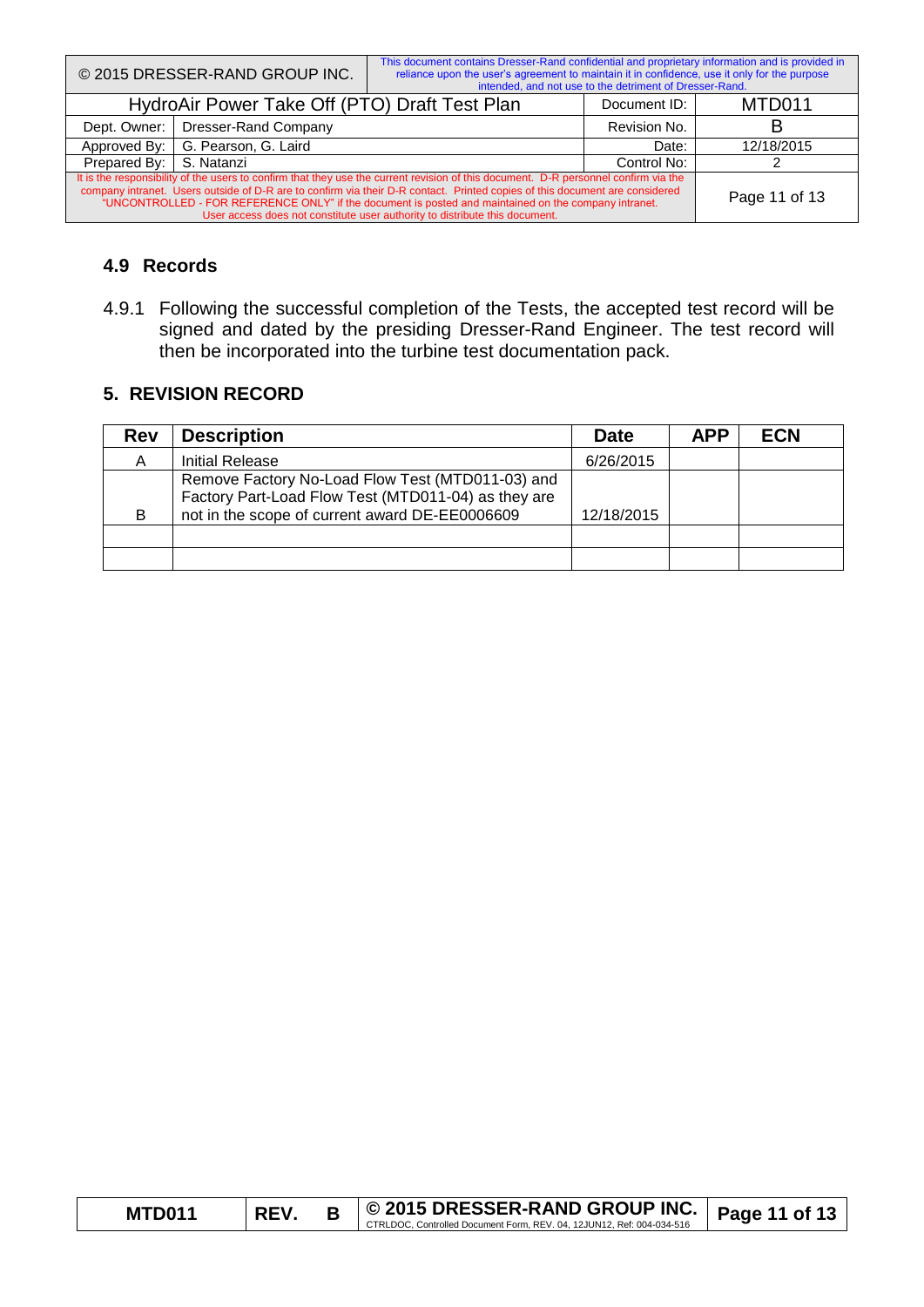| © 2015 DRESSER-RAND GROUP INC.                                                                                                                                                                                                                                                                                                                                                                                                                             |                      | This document contains Dresser-Rand confidential and proprietary information and is provided in<br>reliance upon the user's agreement to maintain it in confidence, use it only for the purpose<br>intended, and not use to the detriment of Dresser-Rand. |              |               |
|------------------------------------------------------------------------------------------------------------------------------------------------------------------------------------------------------------------------------------------------------------------------------------------------------------------------------------------------------------------------------------------------------------------------------------------------------------|----------------------|------------------------------------------------------------------------------------------------------------------------------------------------------------------------------------------------------------------------------------------------------------|--------------|---------------|
| HydroAir Power Take Off (PTO) Draft Test Plan                                                                                                                                                                                                                                                                                                                                                                                                              |                      |                                                                                                                                                                                                                                                            | Document ID: | MTD011        |
| Dept. Owner:                                                                                                                                                                                                                                                                                                                                                                                                                                               | Dresser-Rand Company |                                                                                                                                                                                                                                                            | Revision No. |               |
| Approved By:                                                                                                                                                                                                                                                                                                                                                                                                                                               | G. Pearson, G. Laird | Date:                                                                                                                                                                                                                                                      | 12/18/2015   |               |
| Prepared By:                                                                                                                                                                                                                                                                                                                                                                                                                                               | S. Natanzi           | Control No:                                                                                                                                                                                                                                                |              |               |
| It is the responsibility of the users to confirm that they use the current revision of this document. D-R personnel confirm via the<br>company intranet. Users outside of D-R are to confirm via their D-R contact. Printed copies of this document are considered<br>"UNCONTROLLED - FOR REFERENCE ONLY" if the document is posted and maintained on the company intranet.<br>User access does not constitute user authority to distribute this document. |                      |                                                                                                                                                                                                                                                            |              | Page 12 of 13 |

# **Appendix 1 – Example of the test program input sheet**

| <b>DRESSER RAND.</b>                                                                                                       | <b>TURBINE TEST PROGRAM No:</b><br>MTD011                                                                                                |
|----------------------------------------------------------------------------------------------------------------------------|------------------------------------------------------------------------------------------------------------------------------------------|
|                                                                                                                            | Page 1 of 5                                                                                                                              |
| TO:<br><b>PROJECT MANAGER</b><br><b>ISSUE</b><br>1<br><b>DATE</b><br><b>Factory Acceptance Test Date</b><br><b>GENERAL</b> | D-R O/No:<br>Customer:<br><b>Customer O/No:</b><br>Number Off:<br>Issued by:<br>Approved by:<br><b>FACTORY ACCEPTANCE TEST PROGRAMME</b> |
| Turbine Type                                                                                                               | HydroAir Radial Turbine                                                                                                                  |
| Max Speed                                                                                                                  | 1000<br>rpm                                                                                                                              |
| Power                                                                                                                      | 500<br>kW                                                                                                                                |
| Max Pressure Differential                                                                                                  | Pa<br>10000                                                                                                                              |
| Design Temperature                                                                                                         | $\rm ^{\circ}C$<br>20                                                                                                                    |
| Nomina Speed (or Range)                                                                                                    | 300-700<br>rpm                                                                                                                           |
| <b>Driven Unit</b>                                                                                                         | Permanent Magnet Generator                                                                                                               |

| <b>MTD011</b> | <b>REV</b> |                                                                       | $\mid$ © 2015 DRESSER-RAND GROUP INC. $\mid$ Page 12 of 13 |  |
|---------------|------------|-----------------------------------------------------------------------|------------------------------------------------------------|--|
|               |            | CTRLDOC, Controlled Document Form, REV, 04, 12JUN12, Ref: 004-034-516 |                                                            |  |